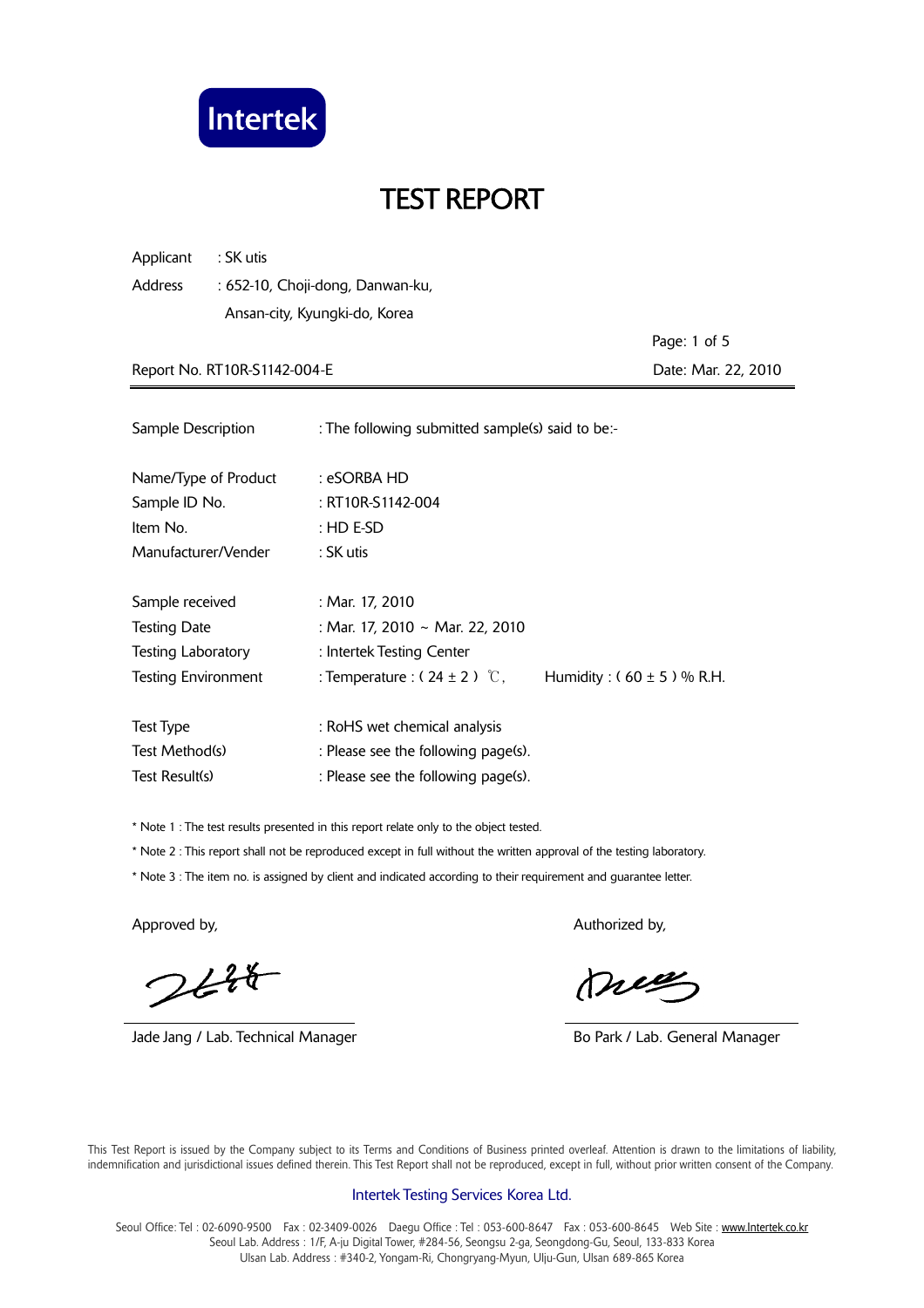

Report No. RT10R-S1142-004-E **Date: Mar. 22, 2010** 

Page: 2 of 5

Sample ID No. : RT10R-S1142-004 Sample Description : eSORBA HD

| <b>Test Items</b>                                          | Unit  | <b>Test Method</b>                                                                                                                                                                                                                            | <b>MDL</b>     | <b>Results</b> |
|------------------------------------------------------------|-------|-----------------------------------------------------------------------------------------------------------------------------------------------------------------------------------------------------------------------------------------------|----------------|----------------|
| Cadmium (Cd)                                               | mg/kg | With reference to                                                                                                                                                                                                                             | 0.5            | N.D.           |
| Lead (Pb)                                                  | mg/kg | IEC 62321 Edition 1.0 : 2008,<br>by acid digestion and<br>determined by ICP-OES                                                                                                                                                               | 5              | N.D.           |
| Mercury (Hg)                                               | mg/kg |                                                                                                                                                                                                                                               | $\overline{2}$ | N.D.           |
| Hexavalent Chromium (Cr <sup>6+</sup> )<br>(For non-metal) | mg/kg | With reference to<br>IEC 62321 Edition 1.0: 2008,<br>by alkaline digestion and<br>determined by UV-VIS<br>Spectrophotometer                                                                                                                   | 1              | N.D.           |
| Polybrominated Biphenyl (PBBs)                             |       |                                                                                                                                                                                                                                               |                |                |
| Monobromobiphenyl                                          | mg/kg | 5<br>5<br>$\overline{5}$<br>5<br>With reference to<br>5<br>IEC 62321 Edition 1.0 : 2008,<br>$\overline{5}$<br>by solvent extraction and<br>determined by GC/MS<br>$\overline{5}$<br>5<br>5                                                    |                | N.D.           |
| Dibromobiphenyl                                            | mg/kg |                                                                                                                                                                                                                                               |                | N.D.           |
| Tribromobiphenyl                                           | mg/kg |                                                                                                                                                                                                                                               |                | N.D.           |
| Tetrabromobiphenyl                                         | mg/kg |                                                                                                                                                                                                                                               |                | N.D.           |
| Pentabromobiphenyl                                         | mg/kg |                                                                                                                                                                                                                                               |                | N.D.           |
| Hexabromobiphenyl                                          | mg/kg |                                                                                                                                                                                                                                               |                | N.D.           |
| Heptabromobiphenyl                                         | mg/kg |                                                                                                                                                                                                                                               |                | N.D.           |
| Octabromobiphenyl                                          | mg/kg |                                                                                                                                                                                                                                               |                | N.D.           |
| Nonabromobiphenyl                                          | mg/kg |                                                                                                                                                                                                                                               |                | N.D.           |
| Decabromobiphenyl                                          | mg/kg |                                                                                                                                                                                                                                               | 5              | N.D.           |
| Polybrominated Diphenyl Ether (PBDEs)                      |       |                                                                                                                                                                                                                                               |                |                |
| Monobromodiphenyl ether                                    | mg/kg |                                                                                                                                                                                                                                               | 5              | N.D.           |
| Dibromodiphenyl ether                                      | mg/kg | $\overline{5}$<br>5<br>5<br>With reference to<br>$\overline{5}$<br>IEC 62321 Edition 1.0: 2008,<br>$\overline{5}$<br>by solvent extraction and<br>determined by GC/MS<br>$\overline{5}$<br>$\overline{5}$<br>$\overline{5}$<br>$\overline{5}$ |                | N.D.           |
| Tribromodiphenyl ether                                     | mg/kg |                                                                                                                                                                                                                                               |                | N.D.           |
| Tetrabromodiphenyl ether                                   | mg/kg |                                                                                                                                                                                                                                               |                | N.D.           |
| Pentabromodiphenyl ether                                   | mg/kg |                                                                                                                                                                                                                                               |                | N.D.           |
| Hexabromodiphenyl ether                                    | mg/kg |                                                                                                                                                                                                                                               |                | N.D.           |
| Heptabromodiphenyl ether                                   | mg/kg |                                                                                                                                                                                                                                               |                | N.D.           |
| Octabromodiphenyl ether                                    | mg/kg |                                                                                                                                                                                                                                               | N.D.           |                |
| Nonabromodiphenyl ether                                    | mg/kg |                                                                                                                                                                                                                                               | N.D.           |                |
| Decabromodiphenyl ether                                    | mg/kg |                                                                                                                                                                                                                                               | N.D.           |                |

Tested by : Nikkie Lee, Peter Kim, Ellen Jung, Jessica Kang

Notes :  $mg/kg = ppm = parts per million$  $\leq$  = Less than  $N.D. = Not detected ( **MDL**)$ MDL = Method detection limit

 This Test Report is issued by the Company subject to its Terms and Conditions of Business printed overleaf. Attention is drawn to the limitations of liability, indemnification and jurisdictional issues defined therein. This Test Report shall not be reproduced, except in full, without prior written consent of the Company.

#### Intertek Testing Services Korea Ltd.

Seoul Office: Tel: 02-6090-9500 Fax: 02-3409-0026 Daegu Office: Tel: 053-600-8647 Fax: 053-600-8645 Web Site: www.Intertek.co.kr Seoul Lab. Address : 1/F, A-ju Digital Tower, #284-56, Seongsu 2-ga, Seongdong-Gu, Seoul, 133-833 Korea Ulsan Lab. Address : #340-2, Yongam-Ri, Chongryang-Myun, Ulju-Gun, Ulsan 689-865 Korea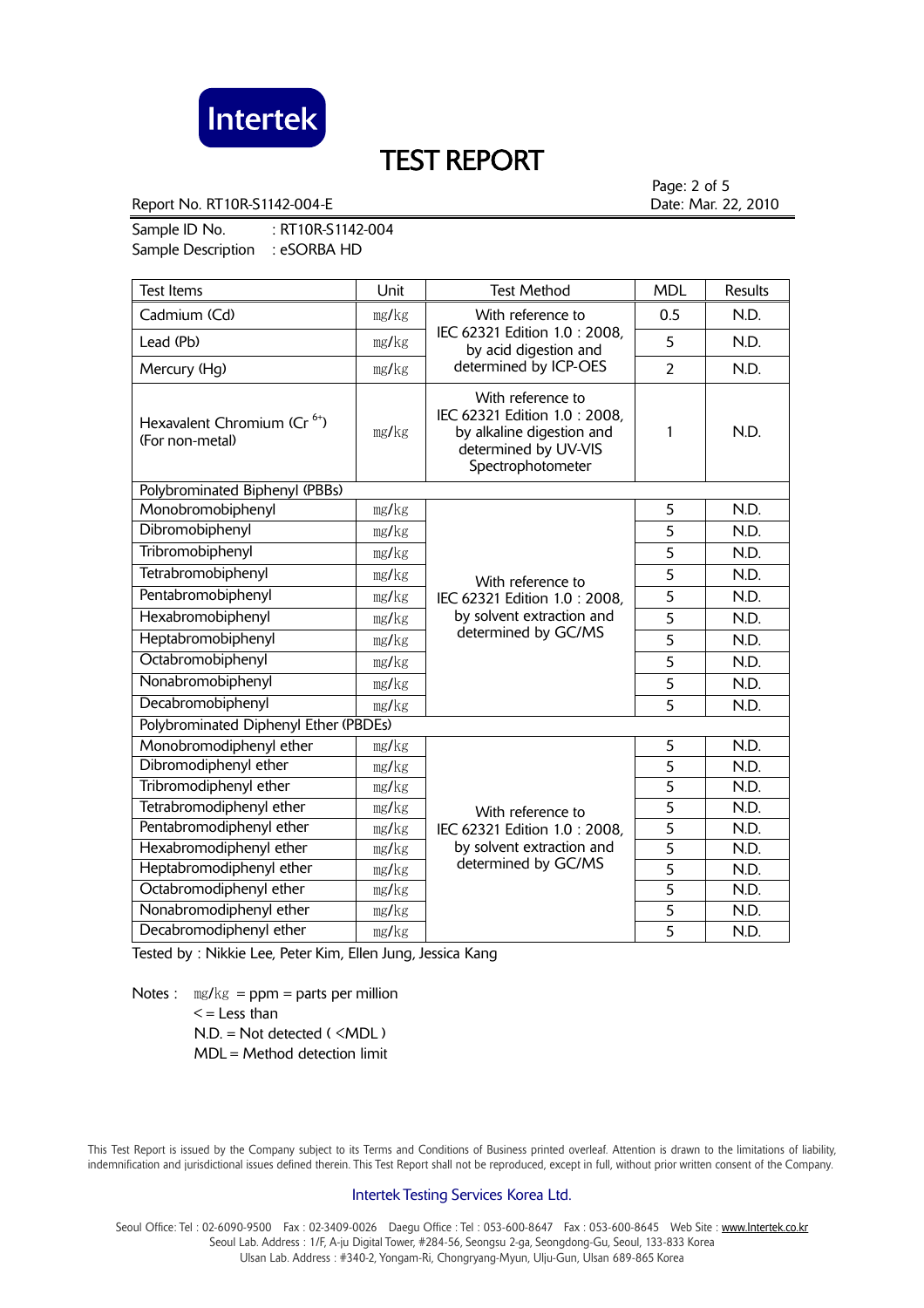

Report No. RT10R-S1142-004-E **Date: Mar. 22, 2010** 

Page: 3 of 5

Sample ID No. : RT10R-S1142-004 Sample Description : eSORBA HD

| Test Items    | Unit  | <b>Test Method</b>                                                                    | <b>MDL</b> | <b>Results</b> |
|---------------|-------|---------------------------------------------------------------------------------------|------------|----------------|
| Bromine (Br)  | mg/kg | With reference to EN 14582,<br>by oxygen combustion with<br>bomb and determined by IC | 30         | N.D.           |
| Chlorine (Cl) | mg/kg | With reference to EN 14582,<br>by oxygen combustion with<br>bomb and determined by IC | 30         | 194            |
| Fluorine (F)  | mg/kg | With reference to EN 14582,<br>by oxygen combustion with<br>bomb and determined by IC | 30         | N.D.           |
| lodine (l)    | mg/kg | With reference to EN 14582,<br>by oxygen combustion with<br>bomb and determined by IC | 30         | N.D.           |

Tested by : Nikkie Lee

Notes :  $mg/kg = ppm = parts per million$  $\leq$  = Less than N.D. = Not detected ( <MDL ) MDL = Method detection limit

\* View of sample as received;-



 This Test Report is issued by the Company subject to its Terms and Conditions of Business printed overleaf. Attention is drawn to the limitations of liability, indemnification and jurisdictional issues defined therein. This Test Report shall not be reproduced, except in full, without prior written consent of the Company.

#### Intertek Testing Services Korea Ltd.

Seoul Office: Tel: 02-6090-9500 Fax: 02-3409-0026 Daegu Office: Tel: 053-600-8647 Fax: 053-600-8645 Web Site: www.Intertek.co.kr Seoul Lab. Address : 1/F, A-ju Digital Tower, #284-56, Seongsu 2-ga, Seongdong-Gu, Seoul, 133-833 Korea Ulsan Lab. Address : #340-2, Yongam-Ri, Chongryang-Myun, Ulju-Gun, Ulsan 689-865 Korea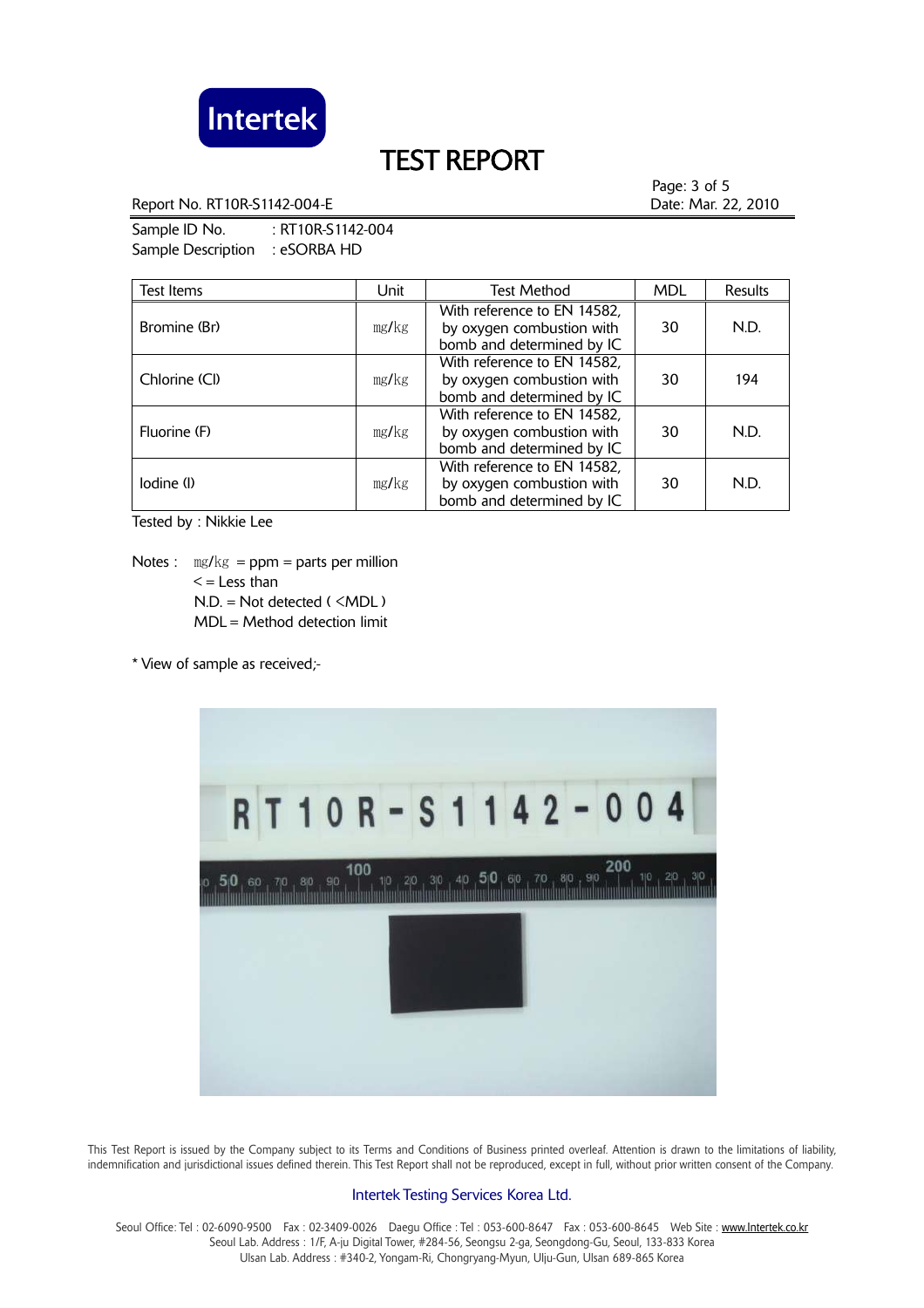

Report No. RT10R-S1142-004-E **Date: Mar. 22, 2010** 

Sample ID No. : RT10R-S1142-004 Sample Description : eSORBA HD

Page: 4 of 5



Remarks :

\*1 : List of appropriate acid:

| Material    | Acid added for digestion                                       |
|-------------|----------------------------------------------------------------|
| Polymers    | $HNO3 HCl, HF, H2O2, H3BO3$                                    |
| Metals      | $HNO3$ , HCl, HF                                               |
| Electronics | $HNO3$ , HCI, H <sub>2</sub> O <sub>2</sub> , HBF <sub>4</sub> |

 This Test Report is issued by the Company subject to its Terms and Conditions of Business printed overleaf. Attention is drawn to the limitations of liability, indemnification and jurisdictional issues defined therein. This Test Report shall not be reproduced, except in full, without prior written consent of the Company.

#### Intertek Testing Services Korea Ltd.

Seoul Office: Tel : 02-6090-9500 Fax : 02-3409-0026 Daegu Office : Tel : 053-600-8647 Fax : 053-600-8645 Web Site : www.Intertek.co.kr Seoul Lab. Address : 1/F, A-ju Digital Tower, #284-56, Seongsu 2-ga, Seongdong-Gu, Seoul, 133-833 Korea Ulsan Lab. Address : #340-2, Yongam-Ri, Chongryang-Myun, Ulju-Gun, Ulsan 689-865 Korea